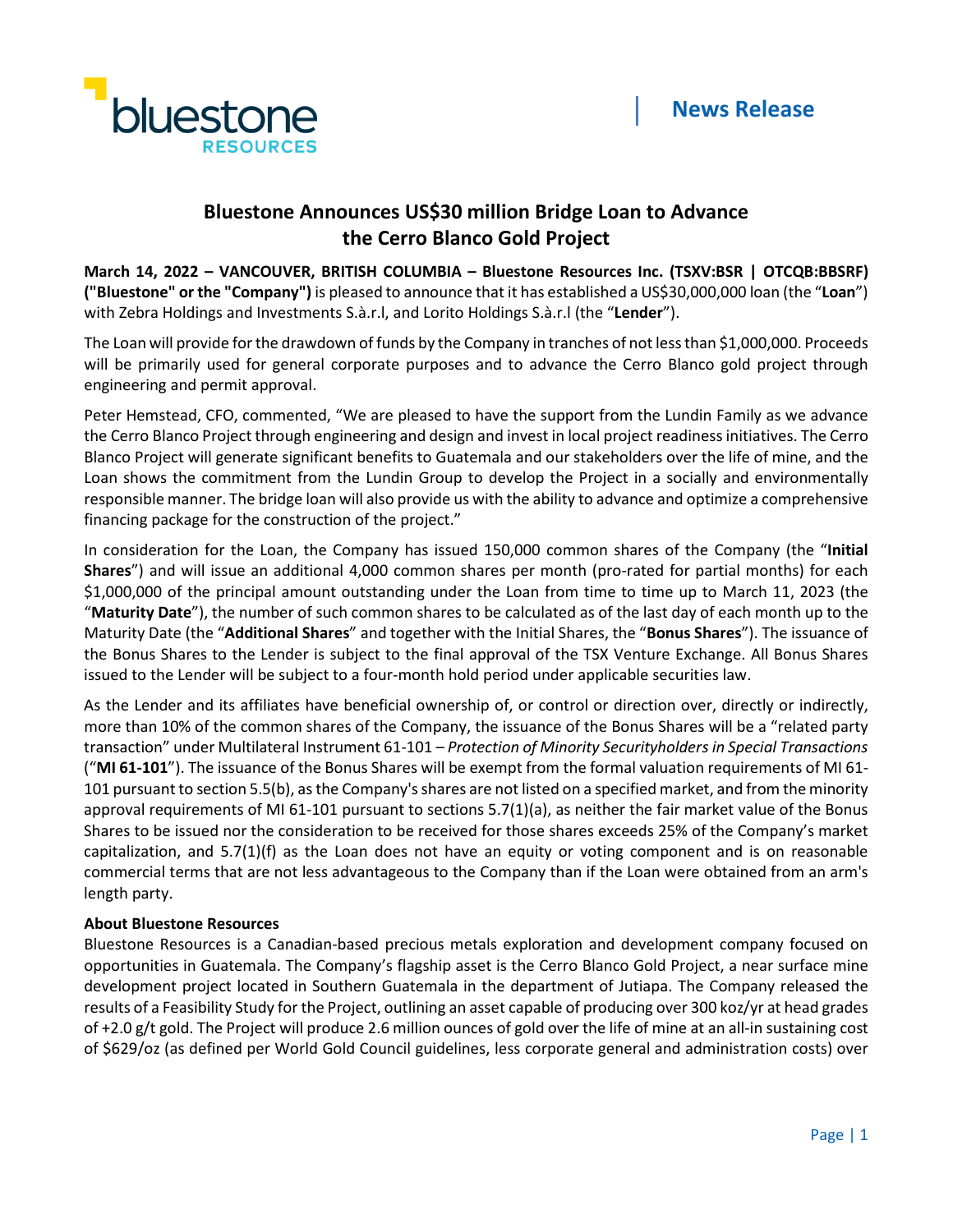an initial 14-year mine life. The Company trades under the symbol "BSR" on the TSX Venture Exchange and "BBSRF" on the OTCQB.

## **On Behalf of Bluestone Resources Inc.**

*"Jack Lundin"*

## **Jack Lundin | Chief Executive Officer & Director**

**For further information, please contact:** Bluestone Resources Inc. Stephen Williams | VP Corporate Development & Investor Relations Phone: +1 604-757-5559 [info@bluestoneresources.ca](mailto:info@bluestoneresources.ca) [www.bluestoneresources.ca](http://www.bluestoneresources.ca/) 

> Neither the TSX Venture *Exchange nor its Regulation Services Provider (as that term is defined in the policies of the TSX Venture Exchange) accepts responsibility for the adequacy or accuracy of this release.*

#### **Forward Looking Statements**

This press release contains "forward-looking information" within the meaning of Canadian securities legislation and "forward-looking statements" within the meaning of the United States Private Securities Litigation Reform Act of 1995 (collectively, "forward-looking statements"). All statements, other than statements of historical fact, that address activities, events, or developments that Bluestone Resources Inc. ("Bluestone" or the "Company") believes, expects, or anticipates will or may occur in the future including, without limitation: the use of proceeds from the Loan; final approval of the TSX Venture Exchange; the estimated gold production volume per year from the Project; life of mine gold production amounts; average all-in sustaining costs ("AISC"); and length of initial mine life.

All forward-looking statements are made based on Bluestone's current beliefs as well as various assumptions made by Bluestone and information currently available to Bluestone. Generally, these assumptions include, among others: the presence of and continuity of metals at the Cerro Blanco Project at estimated grades; the availability of personnel, machinery, and equipment at estimated prices and within estimated delivery times; currency exchange rates; metals sales prices and exchange rates assumed; appropriate discount rates applied to the cash flows in economic analyses; tax rates and royalty rates applicable to the proposed mining operations; the availability of acceptable financing; the impact of the novel coronavirus (COVID-19); anticipated mining losses and dilution; success in realizing proposed operations; and anticipated timelines for community consultations and the impact of those consultations on the regulatory approval process.

Forward-looking statements are subject to a number of risks and uncertainties that may cause the actual results of Bluestone to differ materially from those discussed in the forward-looking statements and, even if such actual results are realized or substantially realized, there can be no assurance that they will have the expected consequences to, or effects on, Bluestone. Factors that could cause actual results or events to differ materially from current expectations include, among other things: potential changes to the mining method and the current development strategy; risks and uncertainties related to expected production rates; timing and amount of production and total costs of production; risks and uncertainties related to the ability to obtain, amend, or maintain necessary licenses, permits, or surface rights; risks associated with technical difficulties in connection with mining development activities; risks and uncertainties related to the accuracy of mineral resource estimates and estimates of future production, future cash flow, total costs of production, and diminishing quantities or grades of mineral resources; changes in Project parameters as plans continue to be refined; title matters; risks associated with geopolitical uncertainty and political and economic instability in Guatemala; risks related to global epidemics or pandemics and other health crises, including the impact of the novel coronavirus (COVID-19); risks and uncertainties related to interruptions in production; risks related to Project working conditions, accidents or labour disputes; the possibility that future exploration, development, or mining results will not be consistent with Bluestone's expectations; uncertain political and economic environments and relationships with local communities and governmental authorities; risks relating to variations in the mineral content and grade within the mineral identified as mineral resources from that predicted; variations in rates of recovery and extraction; developments in world metals markets; and risks related to fluctuations in commodity prices and currency exchange rates. For a further discussion of risks relevant to Bluestone, see "Risk Factors" in the Company's annual information form for the year ended December 31, 2020, available on the Company's SEDAR profile a[t www.sedar.com.](http://www.sedar.com/)

Any forward-looking statement speaks only as of the date on which it was made, and except as may be required by applicable securities laws, Bluestone disclaims any intent or obligation to update any forward-looking statement, whether as a result of new information, future events or results, or otherwise. Although Bluestone believes that the assumptions inherent in the forward-looking statements are reasonable, forward-looking statements are not guarantees of future performance, and accordingly, undue reliance should not be put on such statements due to their inherent uncertainty. There can be no assurance that forward-looking statements will prove to be accurate, and actual results and future events could differ materially from those anticipated in such statements.